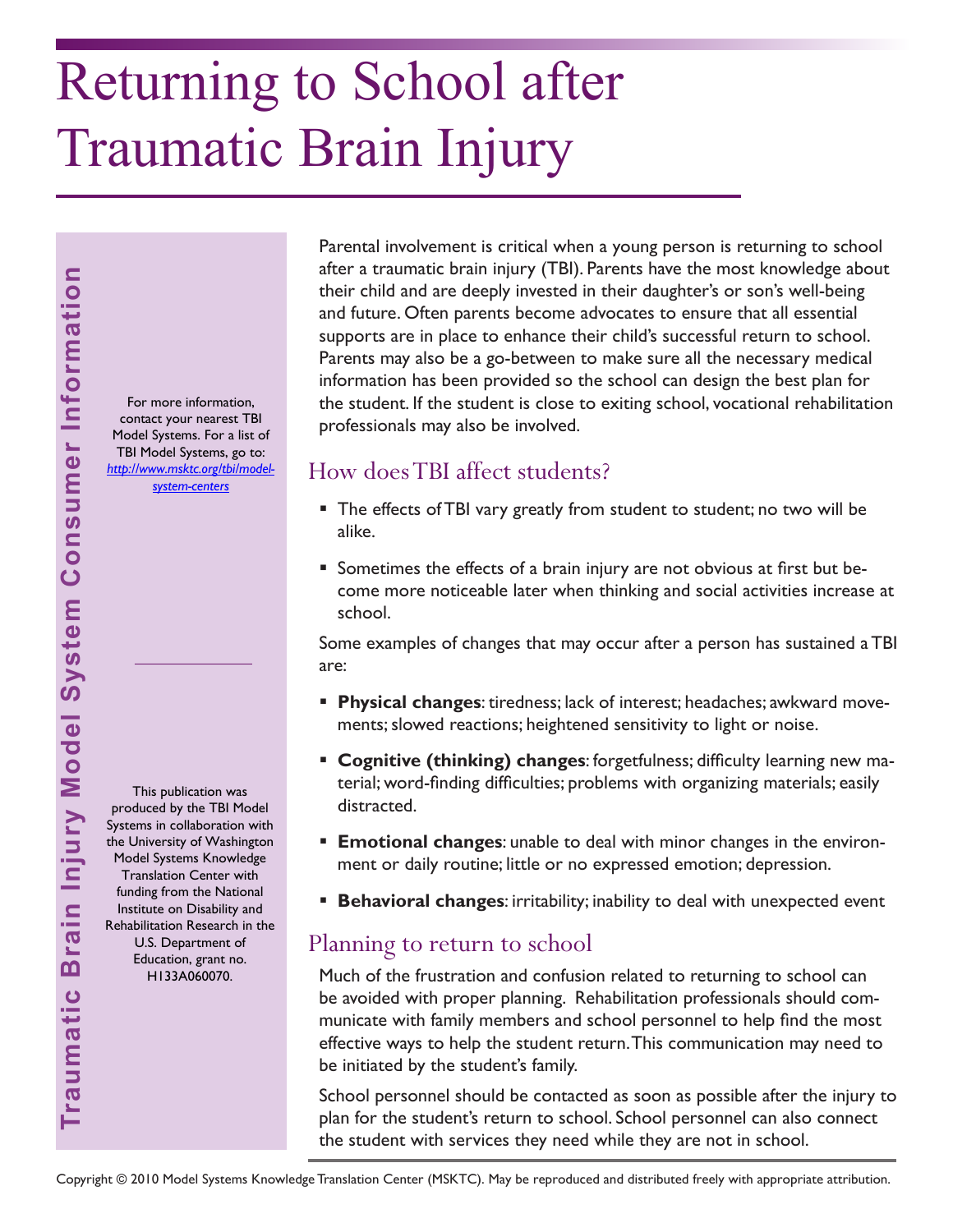School systems are required to have special programs to help students with disabilities return to school. Most schools have trained special educators. However, not all special educators are familiar with the needs of students with brain injuries. On the other hand, not all students with TBI will require special programs.

In some states, a brain injury educational consultant is available through the state's Office of Special Education. This consultant helps special educators in local schools to assess and provide services to students with brain injuries.

Specific laws require schools to provide special services for students with disabilities:

- Individuals with Disabilities Education Improvement Act (IDEA) 2004 – These laws help ensure that students with disabilities receive a free appropriate education that is designed to meet their unique needs and prepare them for employment and independent living.
- Section 504 of the Rehabilitation  $Act Some$ students who are not eligible for special education services under IDEA are eligible for other support at school under Section 504.
- American With Disabilities Act These laws aim to end discrimination against individuals with disabilities throughout society.

For more information about these laws, parents can contact their local Department of Education or other resources listed at the end of this factsheet.

# How can schools support students with TBI?

**Returning to School School after Transformation**<br> **Returning to School after Transformation**<br> **Returning to School after Transformation**<br> **Returning to Special Education. This consultant be states, a brain injury educator** It is important to obtain information about the student's pre-injury cognitive abilities from current or former teachers, and from the student's rehabilitation professionals such as neuropsychologists (psychologists who specializes in brain function), speech pathologists, occupational therapists, physical therapists and social workers.

Educators and family members need to understand the nature and severity of the injury. A neuropsychologist and other rehabilitation professionals can evaluate the student's current strengths and abilities and recommend possible

supports both in and out of the classroom. This information can be used to determine what classes the student should be placed in and any changes needed within the classroom.

Often a neuropsychological evaluation is used to answer questions such as:

- Can the student do the work needed to advance to the next grade or to participate in specific activities/classes (e.g. music class)?
- **What are the student's cognitive strengths** (e.g., ability to learn, memory for things to be done in the future, ability to plan and carry out events, ability to self-evaluate, initiative to start and finish tasks, and speed of thinking)?
- **What are the student's social skills (e.g.,** emotional status, sensitivity, ability to handle stress)?
- What are the student's physical abilities, such as strength, balance and endurance?
- **What are some of the problems the student** may face, and what should educators look for?
- **What classroom strategies can be used to** help with attention, concentration, and learning (or other areas) for this student?

# What are possible classroom placement options?

There are basically four types of classroom placements.

- **Inclusion Class**: The student will be in a regular classroom. In addition to the teacher, a special education teacher will be available to adjust the curriculum to the student's abilities. While this arrangement allows the student to be in class with peers, it may not provide the intensive help some students need.
- **Resource Room**: Students who need intensive help to keep up with grade-level work in a particular subject may be placed in the Resource Room where a special-education teacher works with a small group of students. Resource Room placements have the benefit of providing help where needed while letting the student remain in regular classes most of the time.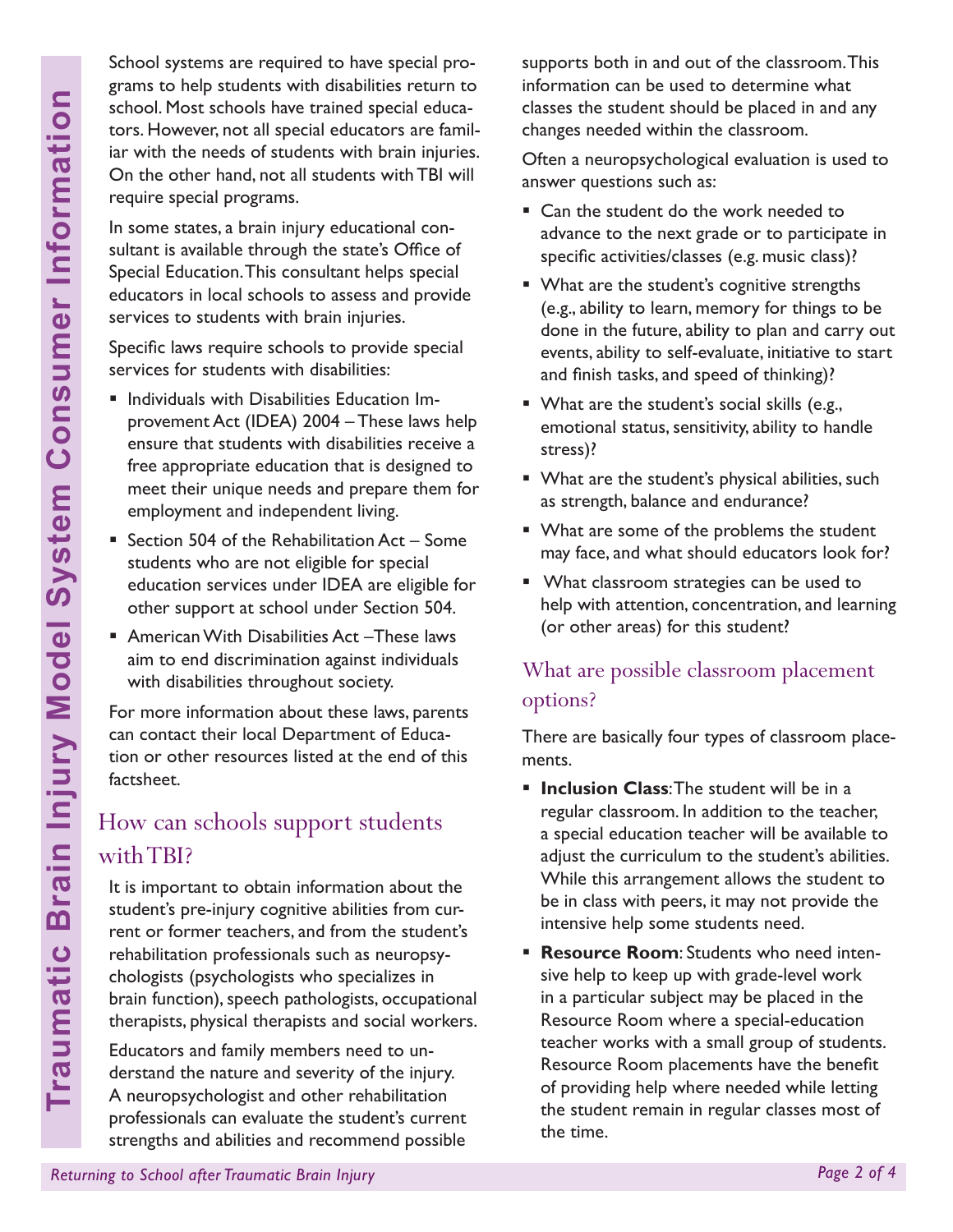- **Self-Contained Class**: Placement in a selfcontained classroom means the student is taught in a small controlled setting with a special education teacher. Students in a selfcontained class may be working at all different academic levels. The benefit is that the classes offer structure, routine and specialized instruction.
- **Example 1997**<br> **Returning the School after Transmary be vorthing the school and the school and the school specifies it offer structure, routine and specifies offer structure, routine and specifies of the methaning or beha Out-of-District Placement:** Out-of-district placement requires the student to attend a specialized school specifically designed to address special learning or behavioral needs. The advantage is the high degree of specialized instruction. The disadvantage is the student does not attend the neighborhood school and misses peer interactions.

Every parent has a different opinion about placement. What is best will depend upon the student's needs.

The following questions may help parents and school staff to think through this important decision.

- What type of setting would most likely be the most conducive to learning?
- What are the disadvantages of not remaining in the regular classroom (loss of friendships, loss of confidence, etc?)
- What structure is needed?
- What specialized instructional techniques or technology are needed to enhance learning; where can these be provided without stigmatizing the student?
- Does the student need to focus on functional skills to enhance independent living and employment?
- Would the student benefit from learning "real" life or employment skills in setting outside of the classroom?
- Does the student plan to attend college?

Parents are advised to get input from others, including their child, teachers, other parents, special education personnel, and members of the rehabilitation team. Once the student is placed it is important to monitor his or her progress so changes can be made as needed.

## Challenging behavior in the classroom

Several common "triggers" can cause or contribute to negative behaviors in the student with TBI.

- **Students with TBI can become over-stimulated** easily (from noisy hallways, crowded classes, too much information too quickly), which may lead to difficulty thinking and emotional distress.
- **The student with TBI may respond negatively** to an unexpected event or a lack of clear structure.
- **Physical and cognitive activities at school may** overwhelm the student to the point of an emotional outburst. Outbursts are more common as the student's level of fatigue increases throughout the day.
- Negative feedback and lack of support from teachers and other students, such as ridiculing or putting rigid demands on the student, can also contribute to emotional and behavioral problems.

## Ways educators can address challenging behavior

- **Avoid labeling the student ("she hates math"** or "he isn't motivated").
- First, talk to the student to find out what is contributing to the student's behavioral flareups. Is it emotional (e.g., poor self-esteem, depression), physical (e.g., headaches, fatigue), cognitive (e.g., poor memory, inattention) and/ or lack of social skills?
- **Evaluate the student's environment to deter**mine what events may trigger behavioral problems. Also observe how the student interprets these events. The interaction of the events and the student's interpretation of the events may help in identifying the patterns of behavioral problems.